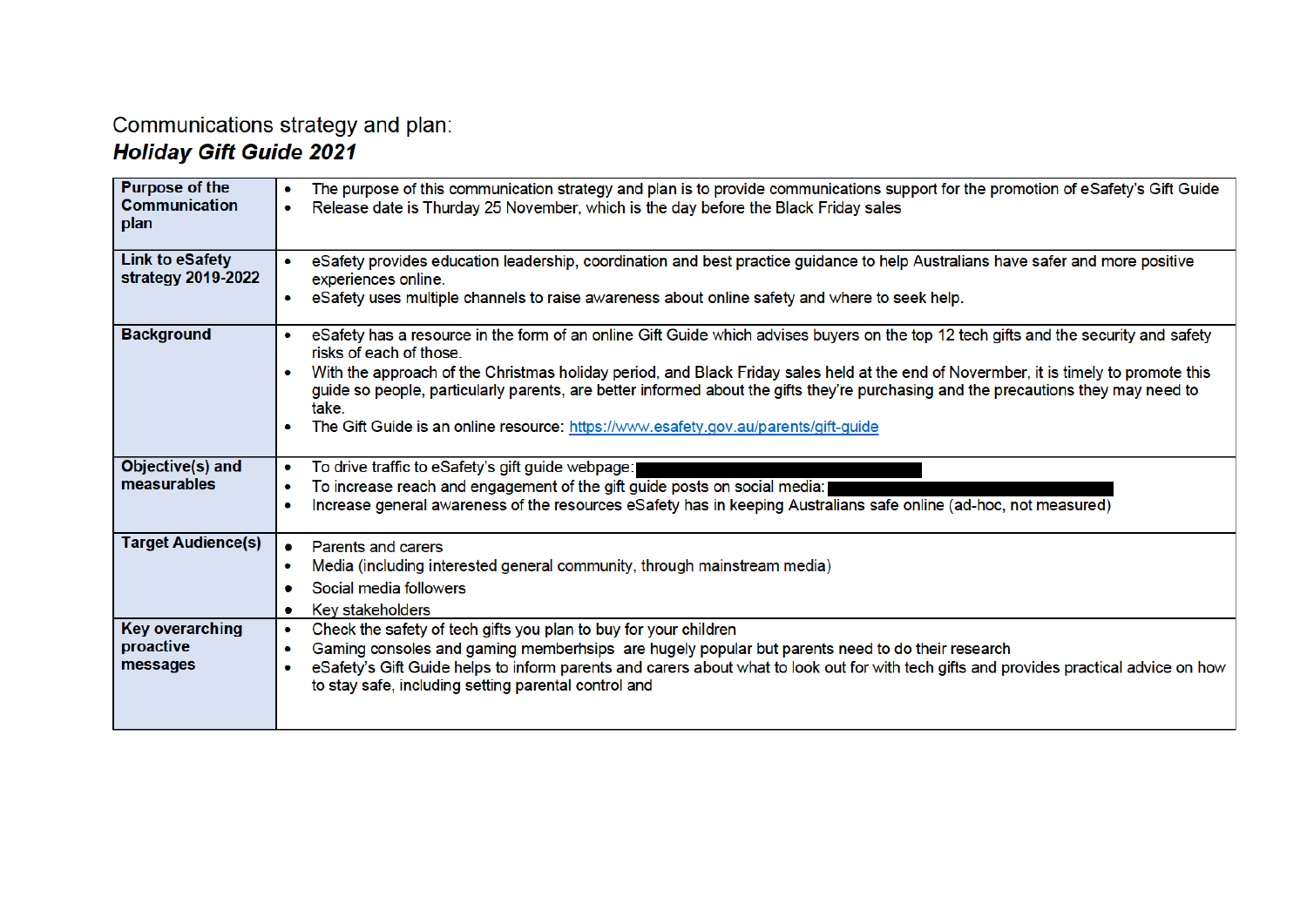### **Communications action plan**

| <b>Target Audience/</b><br><b>Stakeholder Group</b> | <b>Aim</b>                                                                                                   | <b>Communications collateral – items</b><br>required                                                                       | Who to action?   | By When?                                       |
|-----------------------------------------------------|--------------------------------------------------------------------------------------------------------------|----------------------------------------------------------------------------------------------------------------------------|------------------|------------------------------------------------|
| Media                                               | Provision of embargoed news<br>release                                                                       | to run as<br>listicle type article and use quotes from the<br>Commissioner                                                 |                  | To run November 25<br>l a<br>few days earlier) |
| Media                                               | Provision of media release to all<br>other media outlets                                                     | Media release sent to all major metro and<br>regional media                                                                |                  | 0600hrs Thursday 25<br>November                |
| Social media<br>community                           | Series of posts promoting the<br>items in the Holiday Gift Guide<br>with a 12 days of Xmas-inspired<br>theme | Social media:<br>Twitter, Facebook<br>LinkedIn                                                                             |                  | From 0800hrs Thursday 25<br><b>November</b>    |
| Key stakeholders                                    | Extend reach through stakeholder<br>channels                                                                 | Draft email copy encouraging key<br>stakeholders to share the gift guide through<br>their channels. E.g. blog to families. | <b>Marketing</b> | Morning of Thursday 25<br><b>November</b>      |
| eSafety EDM<br>subscribers                          | Article detailing information from<br>media release                                                          | eSafety EDM (December edition)                                                                                             | Marketing        | Morning of Thursday 25<br>November             |
| eSafety Staff                                       | To announce release of the gift<br>guide                                                                     | Post in next edition of Yabber                                                                                             |                  | Next edition                                   |

## Media release - draft content

(from which other communications content can be created)

## Don't play games with your child's safety this holiday season

Don't play games with your child's safety and check the online safety regulator's Gift Guide before placing the latest gaming product under the tree this holiday season.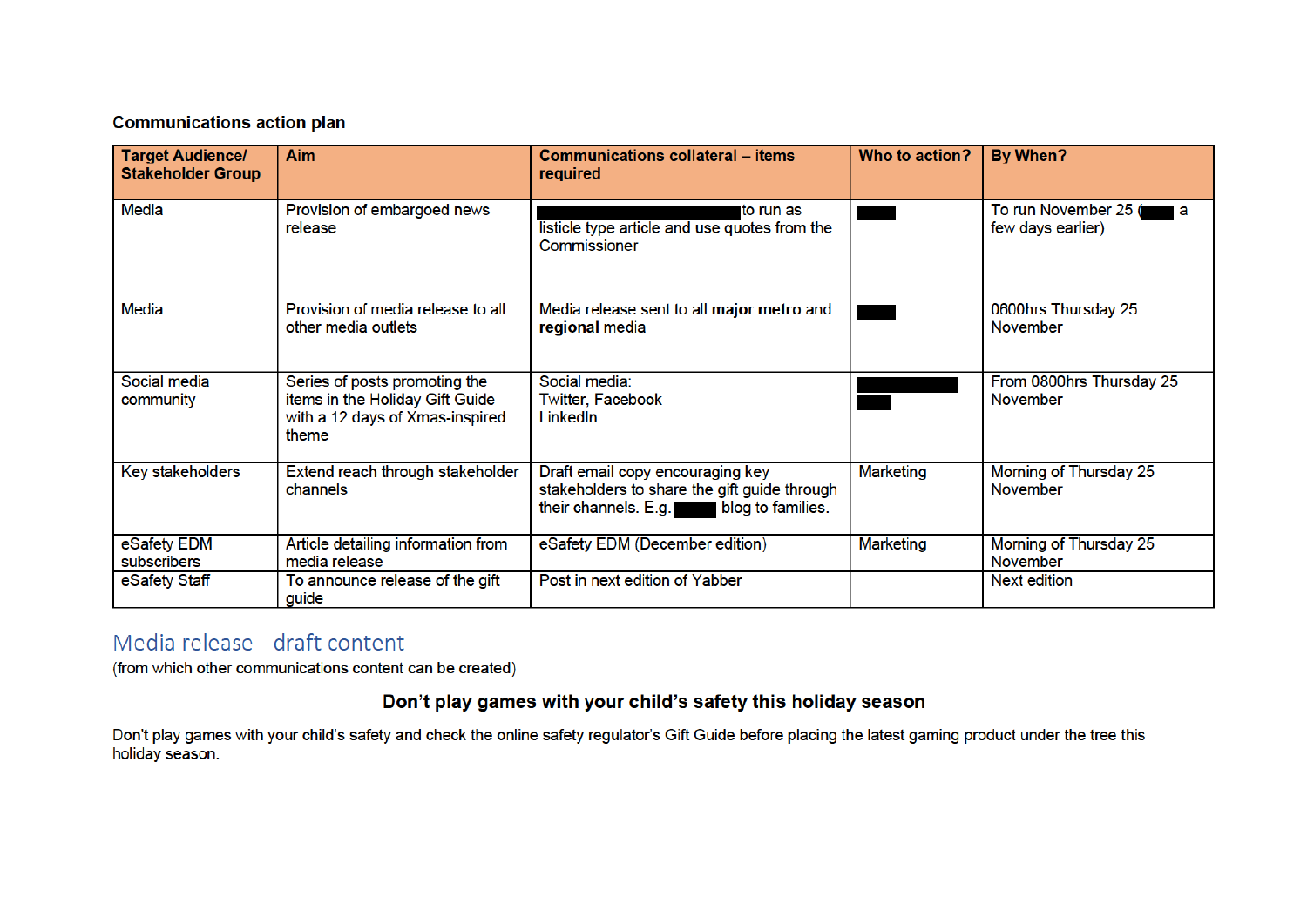Australia's eSafety Commissioner Julie Inman Grant said with the increasingly popular Black Friday sales starting tomorrow and Christmas just around the corner, many parents and carers may be rushing to grab the latest gaming console or gaming membership for their kids.

"There are some amazing gaming products on the market that can be both educational and entertaining for children and young people," Ms Inman Grant said.

"However, there can also be serious risks with online gaming, such as bullying, harrassment and grooming on popular multiplayer and interactive games.

"It's also important to be be aware of gaming subscriptions offered by consoles like Nintendo Switch and Xbox, and livestreaming platform Twitch, which may be ongoing and possibly not be age appropriate. Options for in-app purchases can also be problematic.

"Those looking to make a purchase should do their research including checking the product's classification, reading reviews and encouraging children to use the block and reports function if they come across harmful content, including abuse.

"Other factors to consider when buying online gaming-related gifts for young people include whether a platform or service allows for multiplayer functionality, like Fortnite, Steam or Minecraft or co-mingling capabilities which can be harmful. It's also important to consider whether the platform allows for livestreaming capabilities, like Twitch or Discord.

"Get to know all the options and consider what gaming product is right for your child."

Ms Inman Grant said parents and carers should also be aware that many gaming products do have safety features embedded in their products and parents should look out for these features before making their purchase.

"eSafety's Safety by Design initiative shifts responsibility for safety back onto technology organisations and puts user safety at the centre of the design of online products and services.

"eSafety has been working with the gaming sector to encourage further adoption of this approach, and we already are seeing gaming products on the market with some embedded safety features."

Some safety features embedded in today's popular games and platforms includes:

- Twitch, a popular livestreaming service geared towards gamers, has recently added a feature called 'phone verified chat'. This gives users on the platform greater control over who can participate in chat, by allowing them to require some or all users to verify a phone number before chatting.
- Roblox, an online game platform and game creation system, has recently introduced measures to support age verification for users.
- The LEGO Life app has a team of highly trained moderators who look through all images sent to LEGO Life before they go live this ensures children do not accidentally share pictures of themselves. LEGO also recently introduced Verified Parental Consent, which enables parents to verify themselves and give consent for their child to play and share in the LEGO Life app.

Ms Inman Grant said parents should discuss with their child what to do if they get bullied, or if a stranger tries to start an inapproriate conversation with them while gaming.